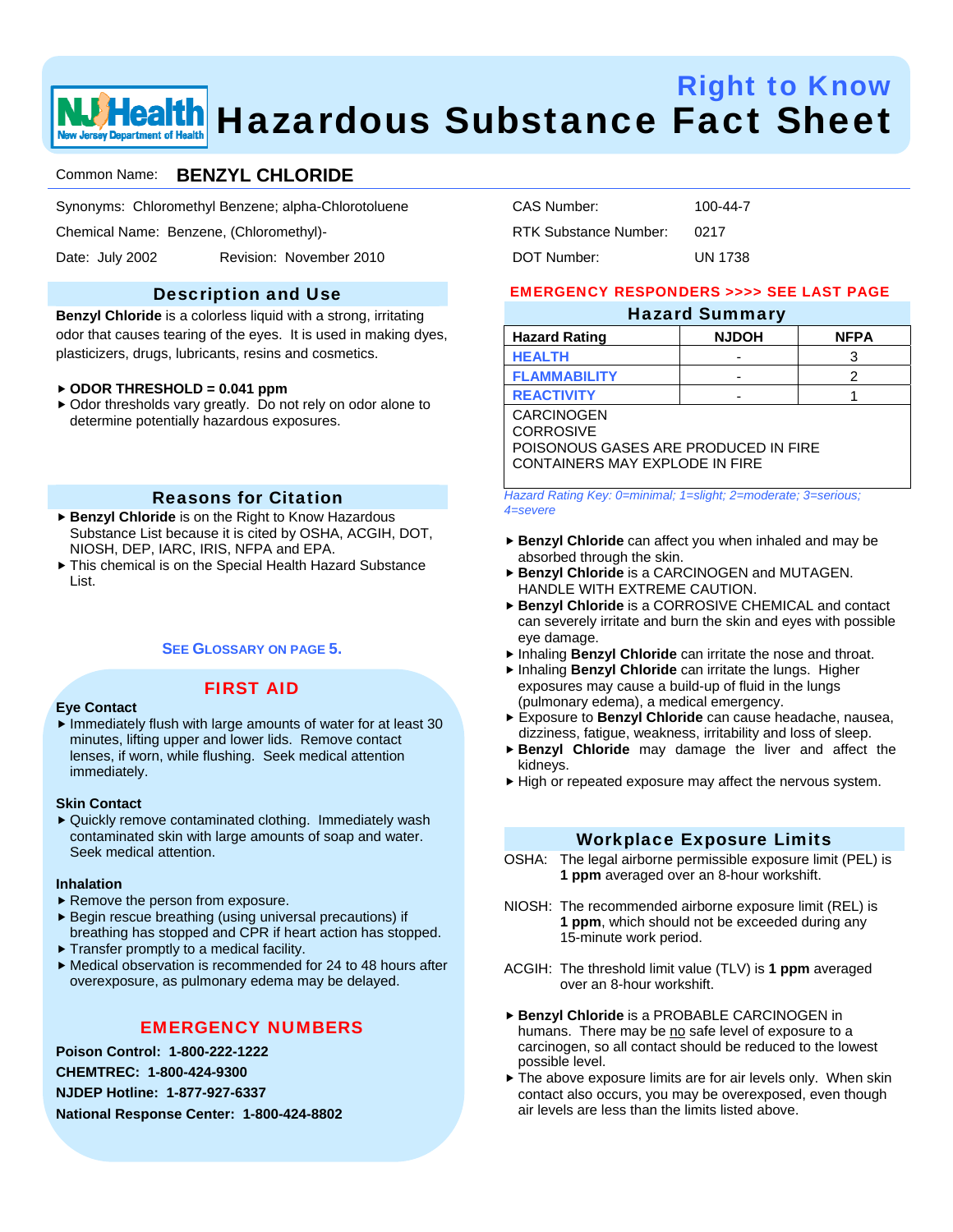## Determining Your Exposure

- Read the product manufacturer's Material Safety Data Sheet (MSDS) and the label to determine product ingredients and important safety and health information about the product mixture.
- $\blacktriangleright$  For each individual hazardous ingredient, read the New Jersey Department of Health Hazardous Substance Fact Sheet, available on the RTK website (www.nj.gov/health/eoh/rtkweb) or in your facility's RTK Central File or Hazard Communication Standard file.
- $\blacktriangleright$  You have a right to this information under the New Jersey Worker and Community Right to Know Act and the Public Employees Occupational Safety and Health (PEOSH) Act if you are a public worker in New Jersey, and under the federal Occupational Safety and Health Act (OSHA) if you are a private worker.
- ▶ The New Jersey Right to Know Act requires most employers to label chemicals in the workplace and requires public employers to provide their employees with information concerning chemical hazards and controls. The federal OSHA Hazard Communication Standard (29 CFR 1910.1200) and the PEOSH Hazard Communication Standard (N.J.A.C. 12:100-7) require employers to provide similar information and training to their employees.

This Fact Sheet is a summary of available information regarding the health hazards that may result from exposure. Duration of exposure, concentration of the substance and other factors will affect your susceptibility to any of the potential effects described below.

## Health Hazard Information

## **Acute Health Effects**

The following acute (short-term) health effects may occur immediately or shortly after exposure to **Benzyl Chloride**:

- $\triangleright$  Contact can severely irritate and burn the skin and eyes with possible eye damage.
- **F** Inhaling **Benzyl Chloride** can irritate the nose and throat.
- **F** Inhaling **Benzyl Chloride** can irritate the lungs causing coughing and/or shortness of breath. Higher exposures may cause a build-up of fluid in the lungs (pulmonary edema), a medical emergency, with severe shortness of breath.
- **F** Exposure to Benzyl Chloride can cause headache, nausea, vomiting, dizziness, fatigue, weakness, irritability and loss of sleep.

## **Chronic Health Effects**

The following chronic (long-term) health effects can occur at some time after exposure to **Benzyl Chloride** and can last for months or years:

## *Cancer Hazard*

- **Benzyl Chloride** is a PROBABLE CARCINOGEN in humans. It has been shown to cause thyroid cancer in animals.
- $\blacktriangleright$  Many scientists believe there is no safe level of exposure to a carcinogen.

## *Reproductive Hazard*

**Benzyl Chloride** may damage the developing fetus.

## *Other Effects*

- ▶ Benzyl Chloride can irritate the lungs. Repeated exposure may cause bronchitis to develop with coughing, phlegm, and/or shortness of breath.
- **► Benzyl Chloride** may damage the liver and affect the kidneys.
- $\blacktriangleright$  High or repeated exposure may affect the nervous system.

## Medical

## **Medical Testing**

For frequent or potentially high exposure (half the PEL or greater), the following are recommended before beginning work and at regular times after that:

 $\blacktriangleright$  Liver function tests

If symptoms develop or overexposure is suspected, the following are recommended:

- $\blacktriangleright$  Consider chest x-ray after acute overexposure
- $\blacktriangleright$  Exam of the nervous system
- $\blacktriangleright$  Kidney function tests

Any evaluation should include a careful history of past and present symptoms with an exam. Medical tests that look for damage already done are not a substitute for controlling exposure.

Request copies of your medical testing. You have a legal right to this information under the OSHA Access to Employee Exposure and Medical Records Standard (29 CFR 1910.1020).

## **Mixed Exposures**

- $\blacktriangleright$  Smoking can cause heart disease, lung cancer, emphysema, and other respiratory problems. It may worsen respiratory conditions caused by chemical exposure. Even if you have smoked for a long time, stopping now will reduce your risk of developing health problems.
- $\blacktriangleright$  More than light alcohol consumption can cause liver damage. Drinking alcohol can increase the liver damage caused by **Benzyl Chloride**.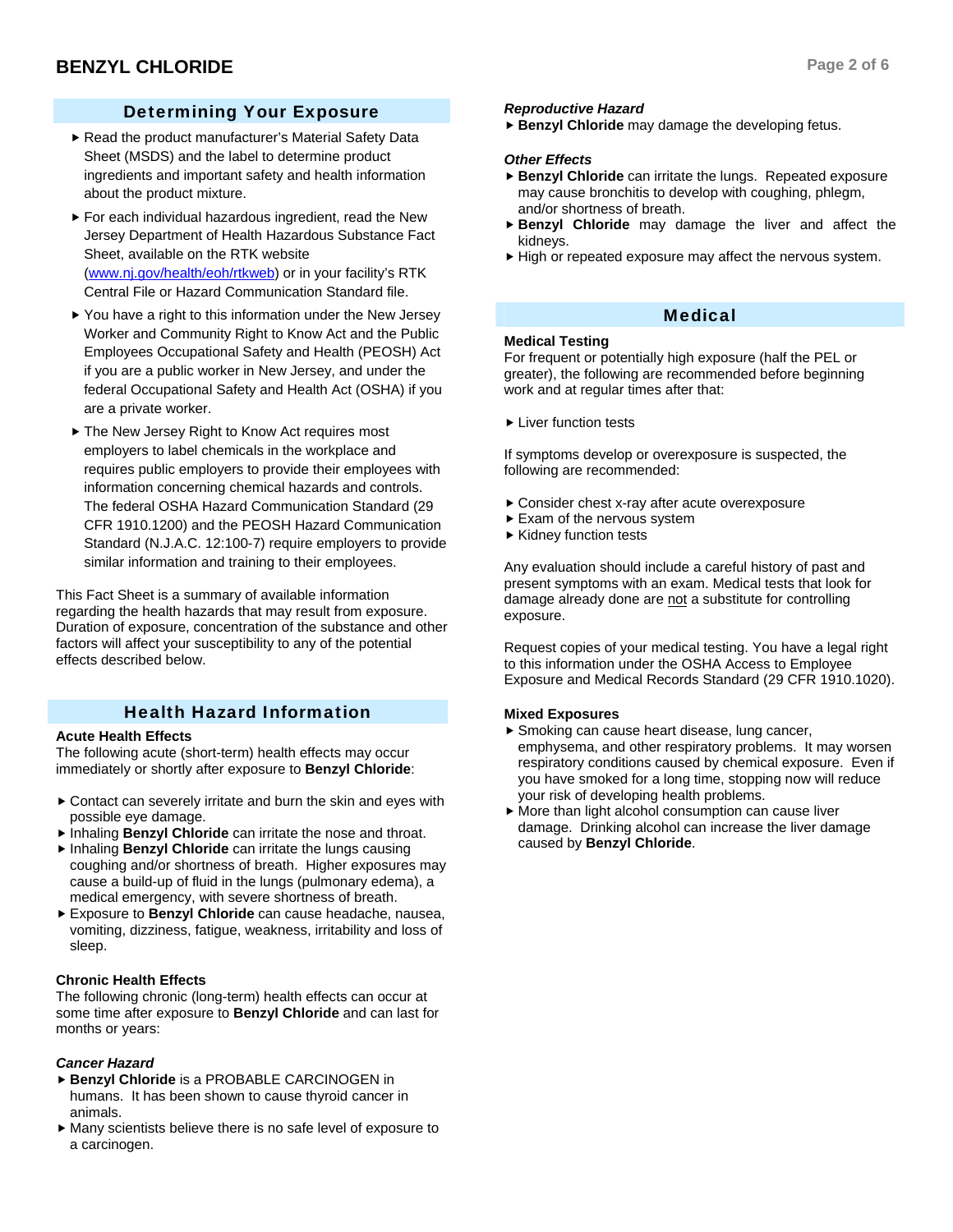## **BENZYL CHLORIDE** Page 3 of 6

## Workplace Controls and Practices

Very toxic chemicals, or those that are reproductive hazards or sensitizers, require expert advice on control measures if a less toxic chemical cannot be substituted. Control measures include: (1) enclosing chemical processes for severely irritating and corrosive chemicals, (2) using local exhaust ventilation for chemicals that may be harmful with a single exposure, and (3) using general ventilation to control exposures to skin and eye irritants. For further information on workplace controls, consult the NIOSH document on Control Banding at www.cdc.gov/niosh/topics/ctrlbanding/.

The following work practices are also recommended:

- $\blacktriangleright$  Label process containers.
- $\blacktriangleright$  Provide employees with hazard information and training.
- $\blacktriangleright$  Monitor airborne chemical concentrations.
- $\blacktriangleright$  Use engineering controls if concentrations exceed recommended exposure levels.
- $\blacktriangleright$  Provide eye wash fountains and emergency showers.
- $\blacktriangleright$  Wash or shower if skin comes in contact with a hazardous material.
- $\blacktriangleright$  Always wash at the end of the workshift.
- $\triangleright$  Change into clean clothing if clothing becomes contaminated.
- $\triangleright$  Do not take contaminated clothing home.
- $\triangleright$  Get special training to wash contaminated clothing.
- $\triangleright$  Do not eat, smoke, or drink in areas where chemicals are being handled, processed or stored.
- $\blacktriangleright$  Wash hands carefully before eating, smoking, drinking, applying cosmetics or using the toilet.

In addition, the following may be useful or required:

f Where possible, transfer **Benzyl Chloride** from drums or other containers to process containers in an enclosed system.

## Personal Protective Equipment

The OSHA Personal Protective Equipment Standard (29 CFR 1910.132) requires employers to determine the appropriate personal protective equipment for each hazard and to train employees on how and when to use protective equipment.

The following recommendations are only guidelines and may not apply to every situation.

## **Gloves and Clothing**

- ▶ Avoid skin contact with **Benzyl Chloride**. Wear personal protective equipment made from material which can not be permeated or degraded by this substance. Safety equipment suppliers and manufacturers can provide recommendations on the most protective glove and clothing material for your operation.
- $\triangleright$  The recommended glove material for **Benzyl Chloride** is Silver Shield®/4H®.
- $\triangleright$  The recommended protective clothing materials for **Benzyl Chloride** are Tychem® BR, CSM and TK, or the equivalent.
- $\blacktriangleright$  All protective clothing (suits, gloves, footwear, headgear) should be clean, available each day, and put on before work.

## **Eye Protection**

- $\blacktriangleright$  Wear indirect-vent, impact and splash resistant goggles when working with liquids.
- $\blacktriangleright$  Wear a face shield along with goggles when working with corrosive, highly irritating or toxic substances.
- $\triangleright$  Do not wear contact lenses when working with this substance.

## **Respiratory Protection**

*Improper use of respirators is dangerous.* Respirators should only be used if the employer has implemented a written program that takes into account workplace conditions, requirements for worker training, respirator fit testing, and medical exams, as described in the OSHA Respiratory Protection Standard (29 CFR 1910.134).

- ▶ Where the potential exists for exposure over 1 ppm, use a NIOSH approved full facepiece respirator with an organic vapor acid gas cartridge which is specifically approved for **Benzyl Chloride**. Increased protection is obtained from full facepiece powered-air purifying respirators.
- $\blacktriangleright$  Leave the area immediately if (1) while wearing a filter or cartridge respirator you can smell, taste, or otherwise detect **Benzyl Chloride**, (2) while wearing particulate filters abnormal resistance to breathing is experienced, or (3) eye irritation occurs while wearing a full facepiece respirator. Check to make sure the respirator-to-face seal is still good. If it is, replace the filter or cartridge. If the seal is no longer good, you may need a new respirator.
- $\triangleright$  Consider all potential sources of exposure in your workplace. You may need a combination of filters, prefilters or cartridges to protect against different forms of a chemical (such as vapor and mist) or against a mixture of chemicals.
- $\blacktriangleright$  Where the potential for high exposure exists, use a NIOSH approved supplied-air respirator with a full facepiece operated in a pressure-demand or other positive-pressure mode. For increased protection use in combination with an auxiliary self-contained breathing apparatus or an emergency escape air cylinder.
- Exposure to **10 ppm** is immediately dangerous to life and health. If the possibility of exposure above **10 ppm** exists, use a NIOSH approved self-contained breathing apparatus with a full facepiece operated in a pressure-demand or other positive-pressure mode equipped with an emergency escape air cylinder.

## Fire Hazards

If employees are expected to fight fires, they must be trained and equipped as stated in the OSHA Fire Brigades Standard (29 CFR 1910.156).

- **Benzyl Chloride** is a COMBUSTIBLE LIQUID.
- $\blacktriangleright$  Use dry chemical, CO<sub>2</sub>, water spray or foam as extinguishing agents.
- **POISONOUS GASES ARE PRODUCED IN FIRE, including** *Hydrogen Chloride*.
- $\triangleright$  CONTAINERS MAY EXPLODE IN FIRE.
- $\blacktriangleright$  Use water spray to keep fire-exposed containers cool.
- ▶ *Unstabilized* Benzyl Chloride may violently decompose, especially in the presence of METALS.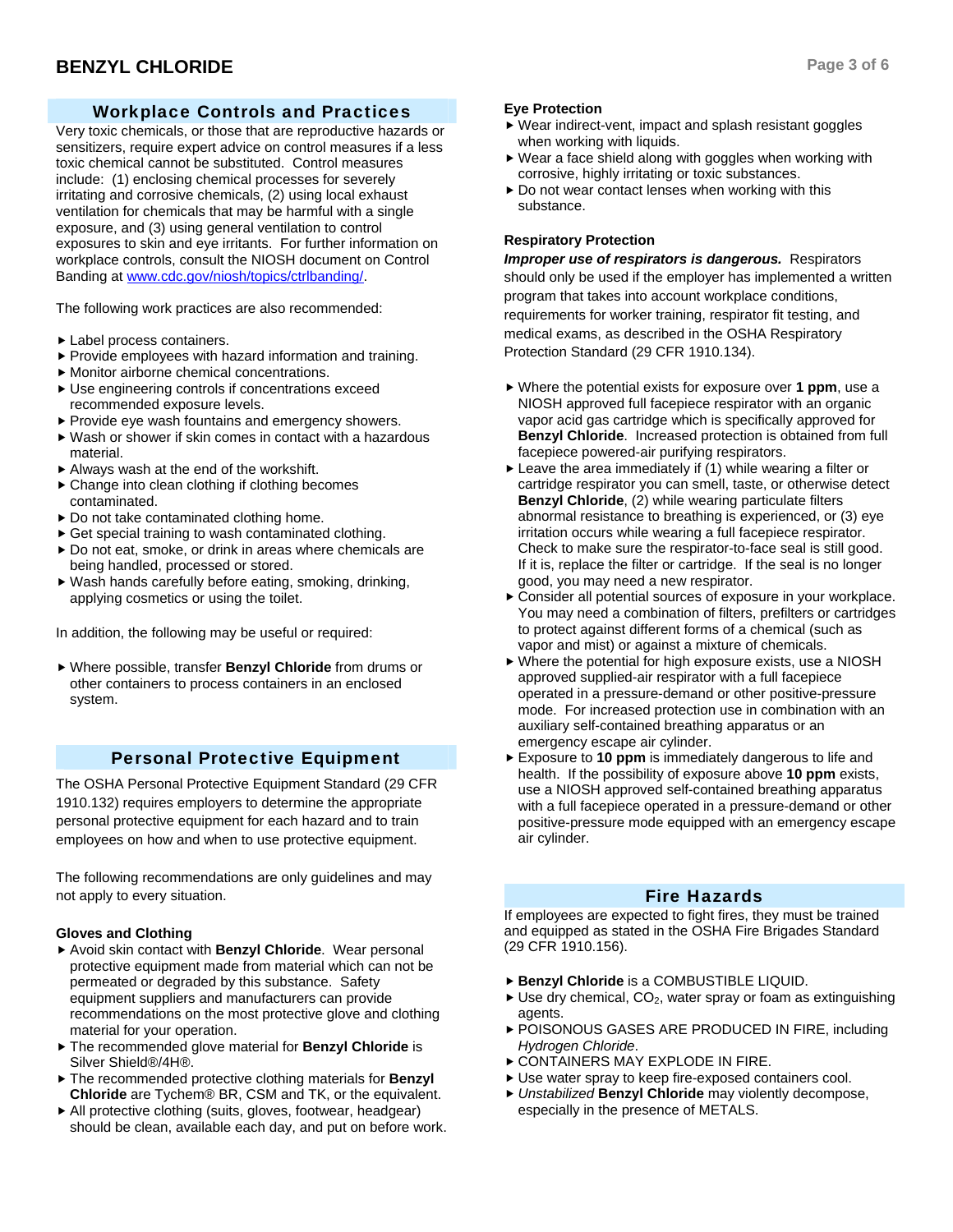## **BENZYL CHLORIDE** Page 4 of 6

## Spills and Emergencies

If employees are required to clean-up spills, they must be properly trained and equipped. The OSHA Hazardous Waste Operations and Emergency Response Standard (29 CFR 1910.120) may apply.

If **Benzyl Chloride** is spilled or leaked, take the following steps:

- $\blacktriangleright$  Evacuate personnel and secure and control entrance to the area.
- $\blacktriangleright$  Eliminate all ignition sources.
- $\blacktriangleright$  Absorb liquids in dry sand, earth, or a similar material and place into nonmetallic containers for disposal.
- $\blacktriangleright$  Ventilate area of spill or leak.
- ▶ DO NOT wash into sewer.
- It may be necessary to contain and dispose of Benzvl **Chloride** as a HAZARDOUS WASTE. Contact your state Department of Environmental Protection (DEP) or your regional office of the federal Environmental Protection Agency (EPA) for specific recommendations.

## Handling and Storage

Prior to working with **Benzyl Chloride** you should be trained on its proper handling and storage.

- $\triangleright$  A regulated, marked area should be established where **Benzyl Chloride** is handled, used, or stored.
- ▶ Benzyl Chloride reacts with OXIDIZING AGENTS (such as PERCHLORATES, PEROXIDES, PERMANGANATES, CHLORATES, NITRATES, CHLORINE, BROMINE and FLUORINE) and STRONG ACIDS (such as HYDROCHLORIC, SULFURIC and NITRIC).
- **Benzyl Chloride** polymerizes and releases heat and *Hydrogen Chloride* when in contact with most COMMON METALS (such as ALUMINUM, COPPER, IRON, TIN and ZINC). This reaction DOES NOT occur with *Nickel* and *Lead*.
- ▶ Store with an inhibitor (such as *Sodium Carbonate*, *Triethylamine* or *Propylene Oxide*) in tightly closed containers in a cool, well-ventilated area away from METALS and WATER.
- $\blacktriangleright$  Sources of ignition, such as smoking and open flames, are prohibited where **Benzyl Chloride** is used, handled, or stored in a manner that could create a potential fire or explosion hazard.
- $\blacktriangleright$  Use only non-sparking tools and equipment, especially when opening and closing containers of **Benzyl Chloride**.

## Occupational Health Information Resources

The New Jersey Department of Health offers multiple services in occupational health. These services include providing informational resources, educational materials, public presentations, and industrial hygiene and medical investigations and evaluations.

#### **For more information, please contact:**

 New Jersey Department of Health Right to Know PO Box 368 Trenton, NJ 08625-0368 Phone: 609-984-2202 Fax: 609-984-7407 E-mail: rtk@doh.state.nj.us Web address: http://www.nj.gov/health/eoh/rtkweb

*The Right to Know Hazardous Substance Fact Sheets are not intended to be copied and sold for commercial purposes.*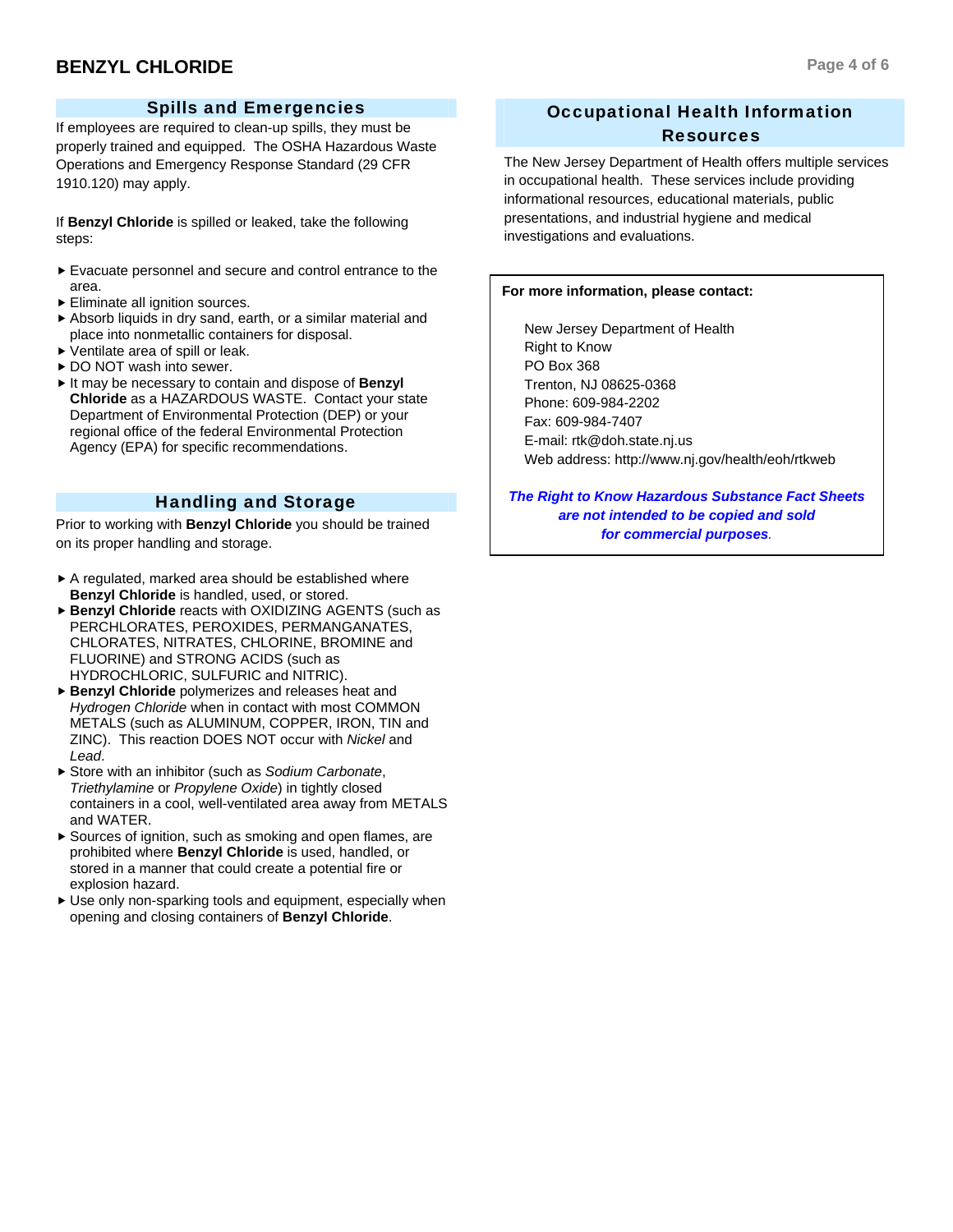## **BENZYL CHLORIDE** Page 5 of 6

#### **GLOSSARY**

**ACGIH** is the American Conference of Governmental Industrial Hygienists. They publish guidelines called Threshold Limit Values (TLVs) for exposure to workplace chemicals.

**Acute Exposure Guideline Levels** (AEGLs) are established by the EPA. They describe the risk to humans resulting from once-in-a lifetime, or rare, exposure to airborne chemicals.

**Boiling point** is the temperature at which a substance can change its physical state from a liquid to a gas.

A **carcinogen** is a substance that causes cancer.

The **CAS number** is unique, identifying number, assigned by the Chemical Abstracts Service, to a specific chemical.

**CFR** is the Code of Federal Regulations, which are the regulations of the United States government.

A **combustible** substance is a solid, liquid or gas that will burn.

A **corrosive** substance is a gas, liquid or solid that causes destruction of human skin or severe corrosion of containers.

The **critical temperature** is the temperature above which a gas cannot be liquefied, regardless of the pressure applied.

**DEP** is the New Jersey Department of Environmental Protection.

**DOT** is the Department of Transportation, the federal agency that regulates the transportation of chemicals.

**EPA** is the Environmental Protection Agency, the federal agency responsible for regulating environmental hazards.

**ERG** is the Emergency Response Guidebook. It is a guide for emergency responders for transportation emergencies involving hazardous substances.

**Emergency Response Planning Guideline** (ERPG) values provide estimates of concentration ranges where one reasonably might anticipate observing adverse effects.

A **fetus** is an unborn human or animal.

A **flammable** substance is a solid, liquid, vapor or gas that will ignite easily and burn rapidly.

The **flash point** is the temperature at which a liquid or solid gives off vapor that can form a flammable mixture with air.

**IARC** is the International Agency for Research on Cancer, a scientific group.

**Ionization Potential** is the amount of energy needed to remove an electron from an atom or molecule. It is measured in electron volts.

**IRIS** is the Integrated Risk Information System database on human health effects that may result from exposure to various chemicals, maintained by federal EPA.

**LEL** or **Lower Explosive Limit**, is the lowest concentration of a combustible substance (gas or vapor) in the air capable of continuing an explosion.

**mg/m3** means milligrams of a chemical in a cubic meter of air. It is a measure of concentration (weight/volume).

A **mutagen** is a substance that causes mutations. A **mutation** is a change in the genetic material in a body cell. Mutations can lead to birth defects, miscarriages, or cancer.

**NFPA** is the National Fire Protection Association. It classifies substances according to their fire and explosion hazard.

**NIOSH** is the National Institute for Occupational Safety and Health. It tests equipment, evaluates and approves respirators, conducts studies of workplace hazards, and proposes standards to OSHA.

**NTP** is the National Toxicology Program which tests chemicals and reviews evidence for cancer.

**OSHA** is the federal Occupational Safety and Health Administration, which adopts and enforces health and safety standards.

**PEOSHA** is the New Jersey Public Employees Occupational Safety and Health Act, which adopts and enforces health and safety standards in public workplaces.

**Permeated** is the movement of chemicals through protective materials.

**ppm** means parts of a substance per million parts of air. It is a measure of concentration by volume in air.

**Protective Action Criteria** (PAC) are values established by the Department of Energy and are based on AEGLs and ERPGs. They are used for emergency planning of chemical release events.

A **reactive** substance is a solid, liquid or gas that releases energy under certain conditions.

**STEL** is a Short Term Exposure Limit which is usually a 15 minute exposure that should not be exceeded at any time during a work day.

A **teratogen** is a substance that causes birth defects by damaging the fetus.

**UEL** or **Upper Explosive Limit** is the highest concentration in air above which there is too much fuel (gas or vapor) to begin a reaction or explosion.

**Vapor Density** is the ratio of the weight of a given volume of one gas to the weight of another (usually *Air*), at the same temperature and pressure.

The **vapor pressure** is a force exerted by the vapor in equilibrium with the solid or liquid phase of the same substance. The higher the vapor pressure the higher concentration of the substance in air.